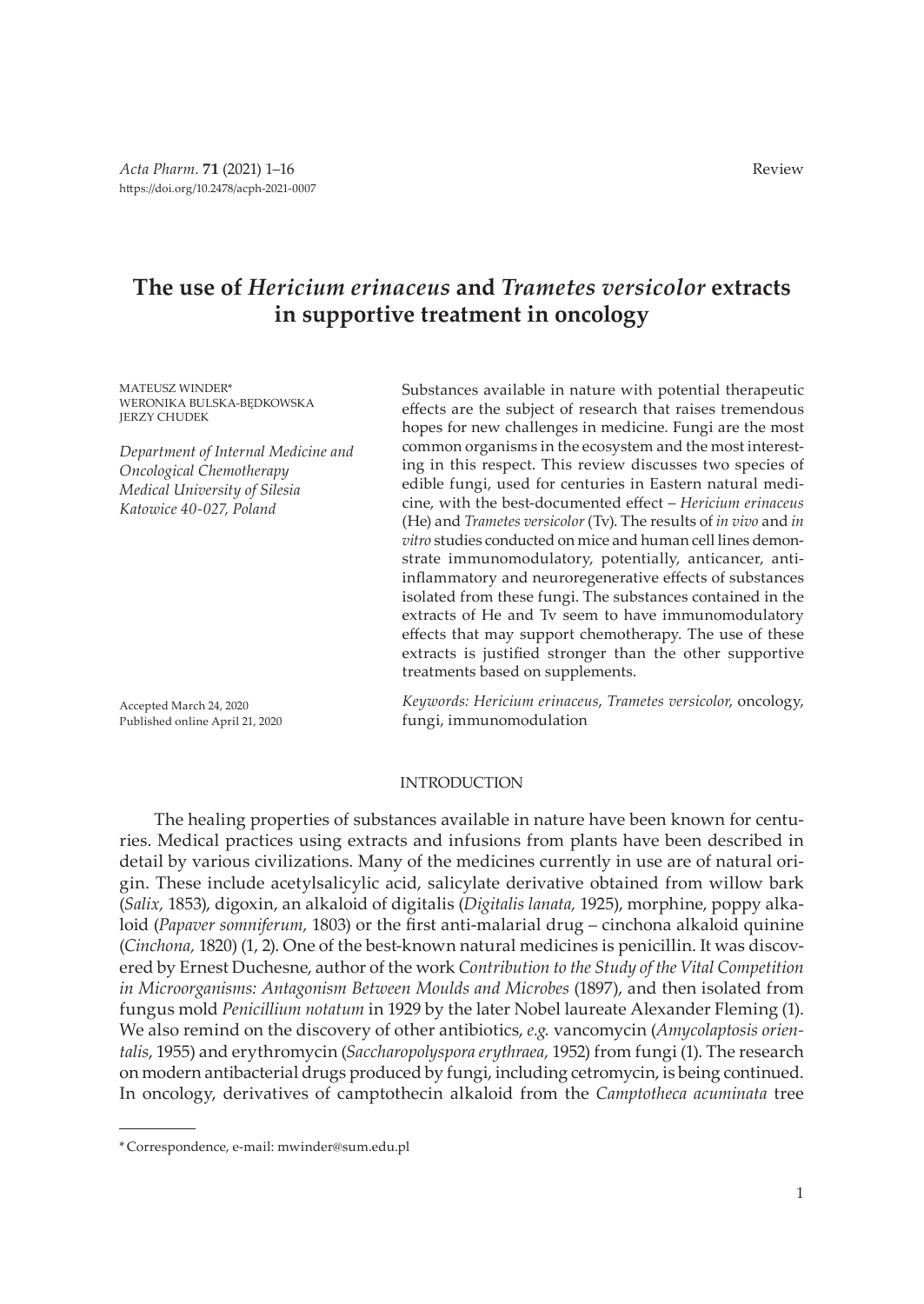(topotecan and irinotecan) and amrubicin – generation 3 anthracycline derived from the *Streptomyces peucetius* are used (1, 3).

It is estimated that less than 10 % of the world's biodiversity has been assessed for potential biological activity so far. This means that many potentially useful natural medicines are still waiting to be discovered (4). At the same time, numerous dietary supplements based on natural products containing substances with unproven or unconfirmed biological properties are available on the market. Their use during anticancer treatment, without doctors' knowledge, may cause drug interactions and life-threatening complications.

This review article discusses two species, among many edible fungi, with the most documented immunomodulatory effect – *Hericium erinaceus* (He) and *Trametes versicolor* (Tv).

# HERICIUM ERINACEUS

*Hericium erinaceus* (He) of Herinaceae family is a widespread, edible fungus popular in Asian countries, such as China (*houtou*, *monkey head mushroom*), Korea or Japan (*yamabushitake*). It is traditionally used to treat peptic ulcers and acute gastritis. Its extracts are attributed to antineoplastic, neuroregenerative, cardio-, hepato- and nephroprotective effects, as well as improvement in glycemic and lipid profile control (5, 6).

As in the case of some other species of fungi, He extract has an antibacterial effect. It was demonstrated in an *in vitro* study of human gastric cells and *in vivo* research in mice infected with *Helicobacter pylori* (7). As a result of using an alcohol extract (2 mg mL<sup>-1</sup>) in the *in vitro* study, a shortened *Helicobacter pylori* survival in phosphate-buffered saline (PBS), in the absence of effects on *Escherichia coli*, and a decreased bacterial ability to adhere to gastric cells was demonstrated. In addition, a reduction in the *H. pylori* bacterial count was observed in the mouse organisms in the *in vivo* study.

He extract (in mice) exerted a protective effect on the chemically damaged mucous membrane of the stomach and intestines. The study showed that it prevented further damage to the mucosa and promoted its regeneration by regulating the activity of neutrophils and lymphocytes, inhibiting the production of inflammatory mediators, such as TNF alpha, interleukin-1β (IL-1β ), interleukin-6 (IL-6) and releasing substances that reduce oxidative stress (NO, malondialdehyde, peroxide dismutase) (8, 9).

Several biologically active ingredients have been detected in the He extract, including hericerones (meroterpenoids) obtained from the fruiting body (hericerin, hericerin A, hericenone J, isohericenone J, isoericerine, *N*-De-phenylethyl-isohericerin and 4-(3',7'-dimethyl-2',6'-octadienyl)-2-formyl-3-hydroxy-5-methyoxybenzylalcohol), erinacines (cyathane diterpenoids) from the mycelium (erinacin A to K and P to S), He polysaccharide (HEP) and lectins (10). Fig. 1a gives the chemical structures of the components.

The effect of hericerin and hericerin A was investigated on human blast cells of acute promyelocytic leukaemia (HL60). Both substances inhibited the proliferation of leukemic cells and induced their apoptosis (10). Similar results were obtained by the authors of the study comparing the effect of various solutions obtained from the powdered fruit body of He on human leukemic cells MOLT-4 and U-937. Hot water extract (HWE) and microwaveassisted 50 % ethanol extract (MWE) from powdered He fruit body in concentrations of  $500 \text{ mg } \text{mL}^{-1}$  suppressed the growth of leukemic cells by inducing the apoptosis without affecting the normal human fibroblasts (HGF-1). The cytotoxic activity of HWE and MWE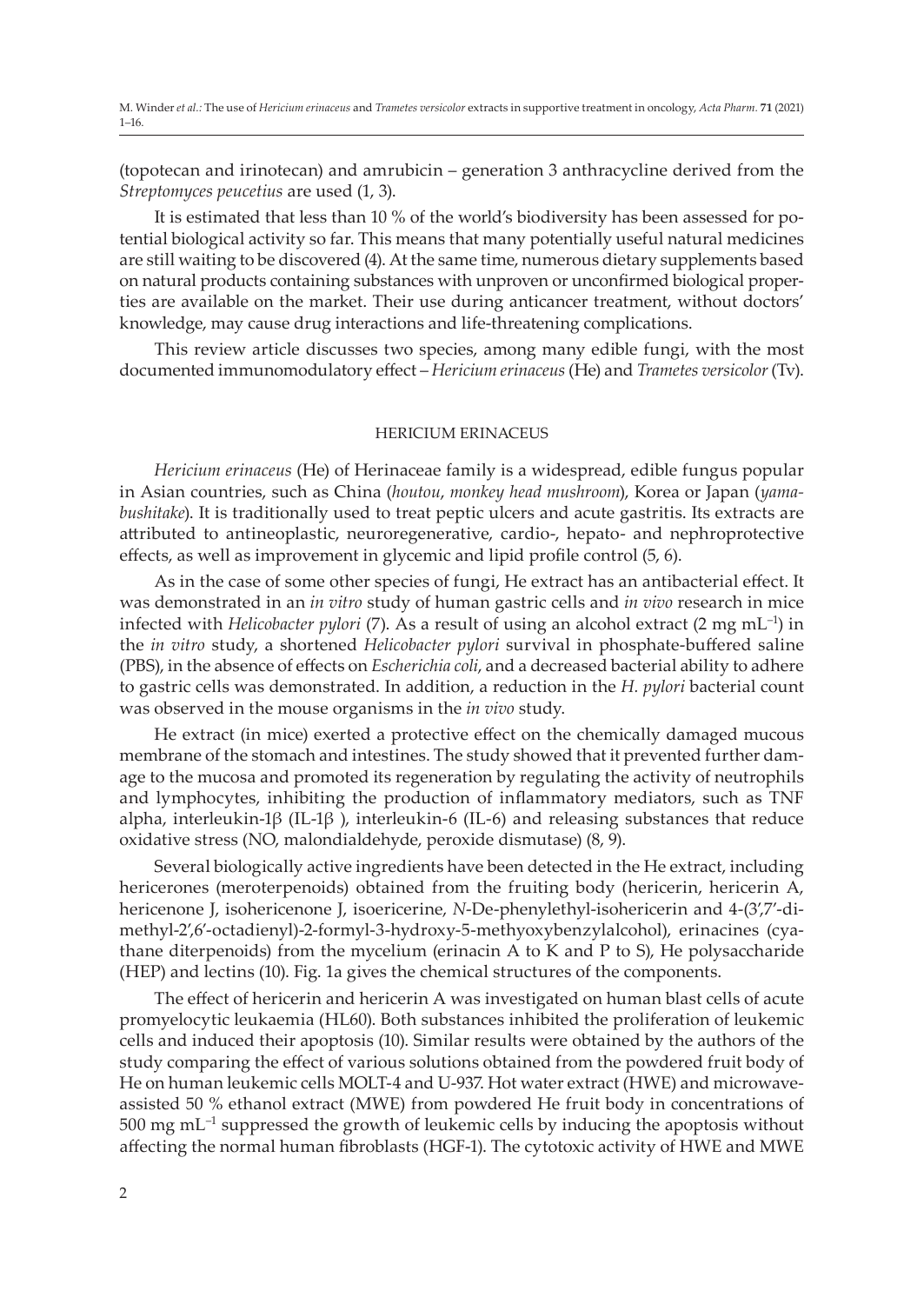extract was compared with the effect of a solution containing RNAse and propidium iodide (according to the performance-based standards, PBS) and it resulted in 47 and 44 % decrease, resp. (11). In the same study, the authors compared the effect of the He extracts on the decrease of the mitochondrial membrane potential of human leukemic U-937 cells associated with the cytochrome c release. As in the previous observations, HWE and MWE extracts showed higher efficiency in decreasing the mitochondrial membrane potential in U-937 cells of 62.3 and 59.8 %, resp., as compared to the effect of etoposide used as a control.

The purified polysaccharide, named EP-1, extracted from He showed a selective proapoptotic effect on human stomach pre-cancerous cells (MC), without damaging healthy cells (GES-1) (12). A more accurate study using HEG-5 polysaccharide performed on human stomach cancer cells (SGC-7901) proved the dose-dependent inhibitory effect of this substance on the cancer cell proliferation, which reached 93.4 % at a concentration of 200  $\mu$ g mL<sup>-1</sup> after 48 hours of incubation (13).

The results of the studies on the effect of He agglutinin (HEA) presented by Li *et al*. (14) show its inhibitory effect not only on human hepatocellular carcinoma and breast cancer cells but also on HIV-1 reverse transcriptase.

The apoptosis of tumour cells is dependent on the induction of nitric oxide (NO) production in macrophages and the activation of mitochondrial caspases (caspase 9 and caspase 3) (11). Additionally, the extracts from He increased the concentrations of pro-apoptotic proteins (p53, Bax, Bad, Bid) and at the same time reduced the concentrations of anti-apoptotic proteins (Bcl-2, PI3K, CDK4, Akt).

A summary of the results on cell lines studies is presented in Table I.

Anticancer effects of M8 extract from 8 species of fungi including He, were tested in mice with intravenously administered adenocarcinoma cells colon 26-L5, showing a significant dose-dependent (50–200 mg  $kg^{-1}$  daily) inhibition of the tumour cell dissemination to the lungs (15). Cytometric analysis of the blood of the tested mice showed a dose-dependent increase of CD3, CD19, CD4 and CD8 cells, without affecting NK1.1 and Mac-1 cell numbers. Increased production of IFN- $\gamma$  and IL-4 by splenocytes was also found in the treated mice compared to the control group.

It is suggested that the immune effect of the He polysaccharide (HEP) is associated with the activation of mitogen-activated protein kinases (MAPK) – ERK, JNK, p38, AKT (16). As a result, it strengthens the innate and acquired immune response by increasing the activity of NK cells and macrophages and increasing the production of lymphocytes in the spleen. In addition, the mice receiving HEP also had increased levels of intestinal IgA.

Apart from the potential anticancer properties, the most widely commented effect of the He extracts is the effect on the nervous system. There are reports of neuroprotective and neuroregenerative effects of erinacins contained in the He. Erianacin A administered to mice at a dose of 19 mg  $g^{-1}$  resulted in an increased proliferation of neural progenitor cells and the number of new neurons around the dentate gyrus and stimulation of nerve growth factor (NGF), blocking the kappa opioid receptor, reducing β-amyloid deposition and increasing expression of the insulin-degrading enzyme (IDE) (17).

It has been shown that oral supplementation of He extracts improved cognitive processes in mice and improved their locomotor functions (18). A detailed analysis of biochemical processes allowed to specify the suppressing effect of the He extracts on the activity of ATP-dependent calcium conductance in rat PC12 neuron-differentiation cells and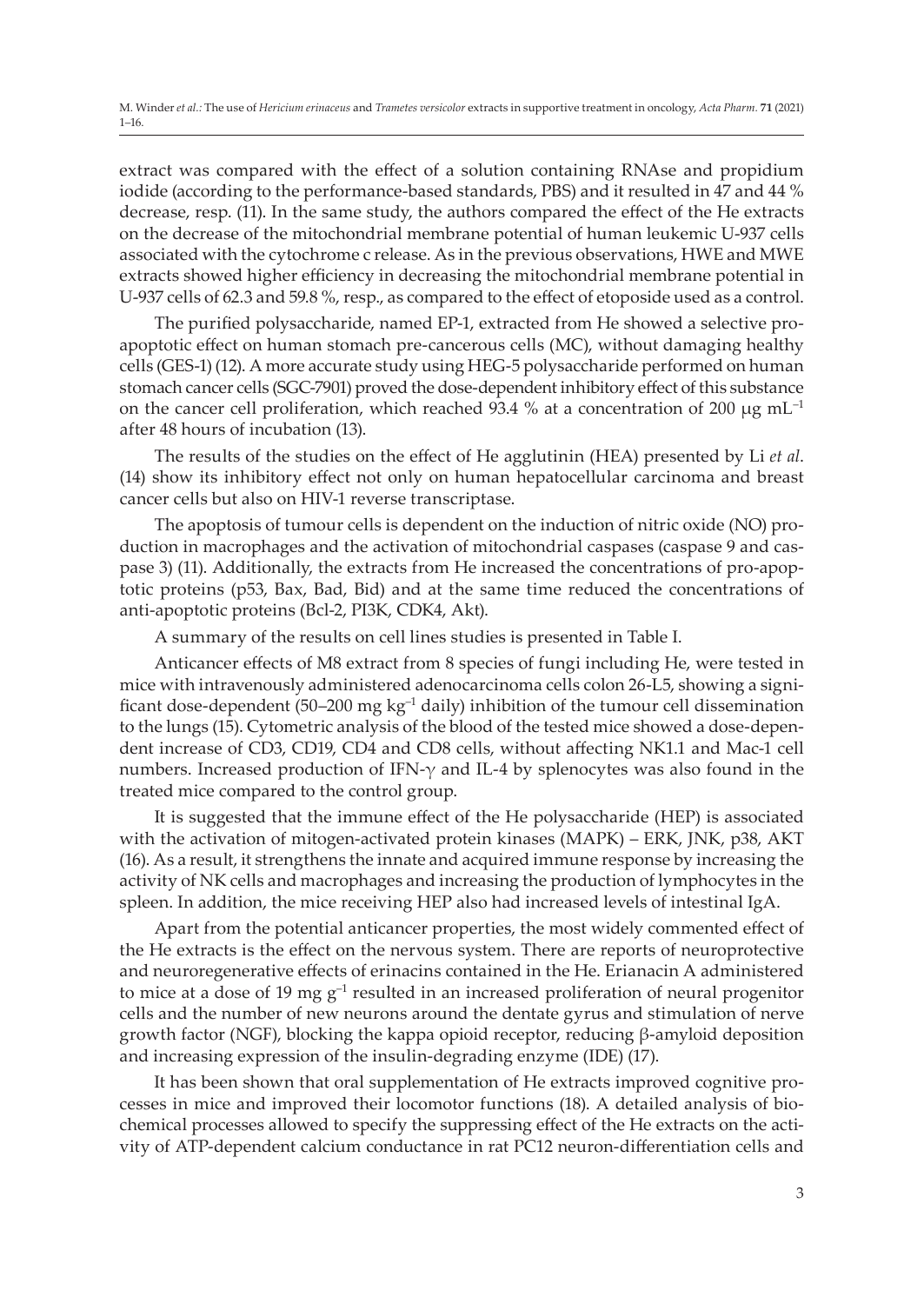| Hericium erinaceus<br>component                          | Cancer cell line<br>Control cell line           | $IC_{50}$                   | Units                    | Reference |
|----------------------------------------------------------|-------------------------------------------------|-----------------------------|--------------------------|-----------|
|                                                          | $HL-60$                                         | $3.06 \pm 0.56$             | $\mu$ mol $L^{-1}$       |           |
| Hericerin A                                              | <b>HEL-299</b>                                  | $64.61 \pm 3.82$            | $\mu$ mol $L^{-1}$       | 10        |
|                                                          | $HL-60$                                         | $59.74 \pm 0.19$            | $\mu$ mol $L^{-1}$       |           |
| Isohericerin                                             | <b>HEL-299</b>                                  |                             |                          | 10        |
|                                                          | $HL-60$                                         | $5.47 \pm 0.32$             | $\mu$ mol $L^{-1}$       |           |
| Hericerin                                                | <b>HEL-299</b>                                  | >100                        | $\mu$ mol $L^{-1}$       | 10        |
| N-De phenylethyl                                         | $HL-60$                                         | $62.24 \pm 0.70$            | $\mu$ mol $L^{-1}$       |           |
| isohericerin                                             | <b>HEL-299</b>                                  |                             |                          | 10        |
|                                                          | $HL-60$                                         | $4.10 \pm 0.21$             | $\mu$ mol $L^{-1}$       |           |
| Isohericenon J                                           | <b>HEL-299</b>                                  | $5.79 \pm 0.60$             | $\mu$ mol $L^{-1}$       | 10        |
|                                                          | $HL-60$                                         | $4.13 \pm 0.20$             | $\mu$ mol $L^{-1}$       |           |
| Hericenon J                                              | <b>HEL-299</b>                                  | $5.07 \pm 0.60$             | $\mu$ mol $L^{-1}$       | 10        |
| 4-(3',7'-Dimethyl-2',6'-octa-                            | $HL-60$                                         | $4.28 \pm 0.19$             | $\mu$ mol $L^{-1}$       |           |
| dienyl)-2-formyl-3-hydroxy-<br>5-methyoxy-benzyl alcohol | <b>HEL-299</b><br>$8.46 \pm 0.61$               |                             | $\mu$ mol $L^{-1}$       | 10        |
| Polysaccharide EP-1                                      | <b>MC</b>                                       | Induction of<br>apoptosis   |                          | 12        |
|                                                          | GES-1                                           | No effect                   |                          |           |
| Lectin HEA                                               | HepG2                                           | 56.1                        | $\mu$ mol $L^{-1}$       | 14        |
| Lectin HEA                                               | MCF7                                            | 76.5                        | $\mu$ mol $L^{-1}$       | 14        |
| Lectin HEA                                               | Inhibition of<br>HIV-1 reverse<br>transcriptase | 31.7                        | $\mu$ mol $L^{-1}$       | 14        |
|                                                          | U-937                                           | $67.9 \pm 1.4$              | $\%$                     |           |
| <b>HWE</b>                                               | MOLT-4                                          | $47.1 \pm 4.8$              |                          | 11        |
|                                                          | $HGF-1$                                         | $5.8 \pm 1.6$               | $\%$                     |           |
|                                                          | U-937                                           | $69.6 \pm 1.3$              | $\%$                     |           |
| <b>MWE</b>                                               | MOLT-4                                          | $44.2 \pm 0.8$              | $\%$                     | 11        |
|                                                          | $HGF-1$                                         | $4.5 \pm 2.2$               |                          |           |
| $HEG-5$                                                  | SGC-7901                                        | 107.4 (24 h)<br>46.7 (48 h) | $\mu$ g mL <sup>-1</sup> | 13        |

|  |  | Table I. The activity of Hericium erinaceus components in in vitro studies |  |  |
|--|--|----------------------------------------------------------------------------|--|--|
|  |  |                                                                            |  |  |

GES-1 – human stomach cells, HEA – *Hericium erinaceus* agglutinin, HEG-5 – polysaccharide-protein, HEL-299 – human embryonic lung cells, HepG2 – human hepatocellular carcinoma cells, HGF-1 – human fibroblasts, HL-60 – human leukemia line, HWE – hot water eluate, *IC*50 – half maximal inhibitory concentration, MC – human precancerous stomach cells, MCF7 – human breast cancer cells, MWE – microwave water-ethanol eluate, MOLT-4 and U-937 – human leukemia cells, SGC-7901 – human stomach cancer cells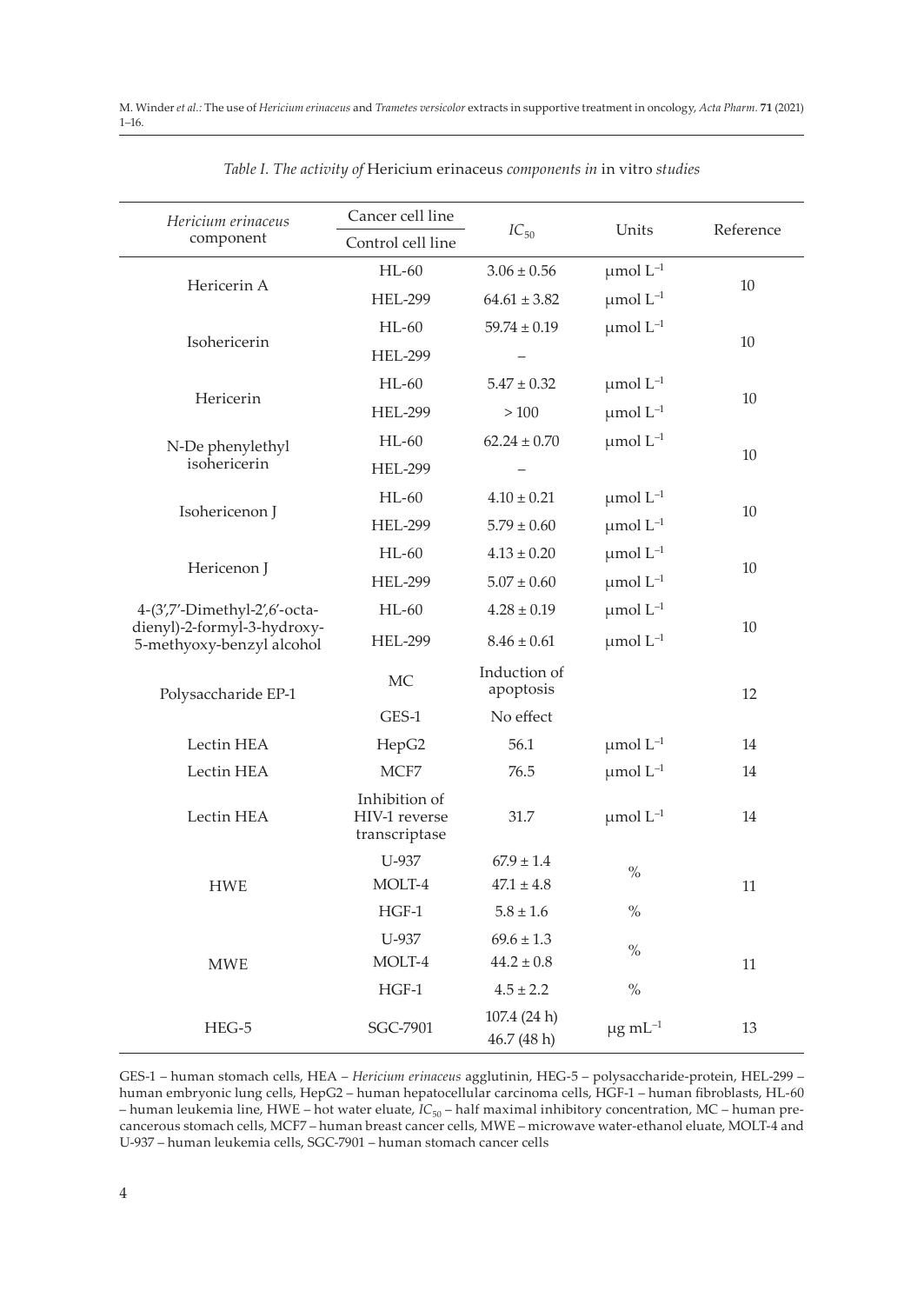human HOS cells. The effect of this action is to slow down the conduction of stimuli dependent on P2R purinoreceptors which, in the animal model, resulted in the weakening of the sensation of pain stimuli caused by the heat (19). Zhang *et al.* (20) isolated eleven compounds from the fruiting bodies of He including one previously unknown – herinacine K, and analysed their neurotrophic activity *in vitro*. The rest of the compounds were ergosterol peroxide, cerevisterol, 3β,5α,9α-trihydroxy-ergosta-7,22-dien-6-one, inoterpene A, astradoric acid C, betulin, oleanolic acid, ursolic acid, hemisceramide, 3,4-dihydro-5- -methoxy-2-methyl-2-(40-methyl-20-oxo-30-pentenyl)-9(7*H*)-oxo-2*H*-furo[3,4-*H*]benzopyran. The identification of these compounds was achieved by purification of ethyl acetate soluble portion of an ethanol extract of dried fruiting bodies of He. PC12 cells were incubated with each of the latter compounds in non-toxic concentrations of 10 and 20  $\mu$ mol L<sup>-1</sup>, in the presence and the absence of NGF (20 ng  $mL^{-1}$ ) as a control. The data showed that 3,4-dihydro-5-methoxy-2-methyl-2-(40-methyl-20-oxo-30-pentenyl)-9(7*H*)-oxo-2*H*- -furo[3,4-*H*]benzopyran exhibited high neurite outgrowth-promoting activity in NGF-induced PC12 cell, while ergosterol peroxide, cerevisterol and 3β,5α,9α-trihydroxy-ergosta- -7,22-dien-6-one had weak neuroactive activity. Fig. 1b shows the structures of isolated compounds.

Studies conducted among people aged 50–80 years with mild cognitive impairment showed that the use of orally administered powdered He fruit body at a dose of 250 mg  $3\times$ per day improved their cognitive function compared to the placebo group, and this effect persisted for 4 weeks after discontinuation of the tested supplement (21). In another study, a reduction in the severity of depression and anxiety was observed in women after 4 weeks of taking 500 mg of the powdered He fruiting body 4× per day compared to the placebo group (22). Both quoted experiments involving humans were double-blind, and the groups



4-(3',7'-dimethyl-2',6'-octadienyl)-2-formyl-3-hydroxy-5-methoxybenzylalcohol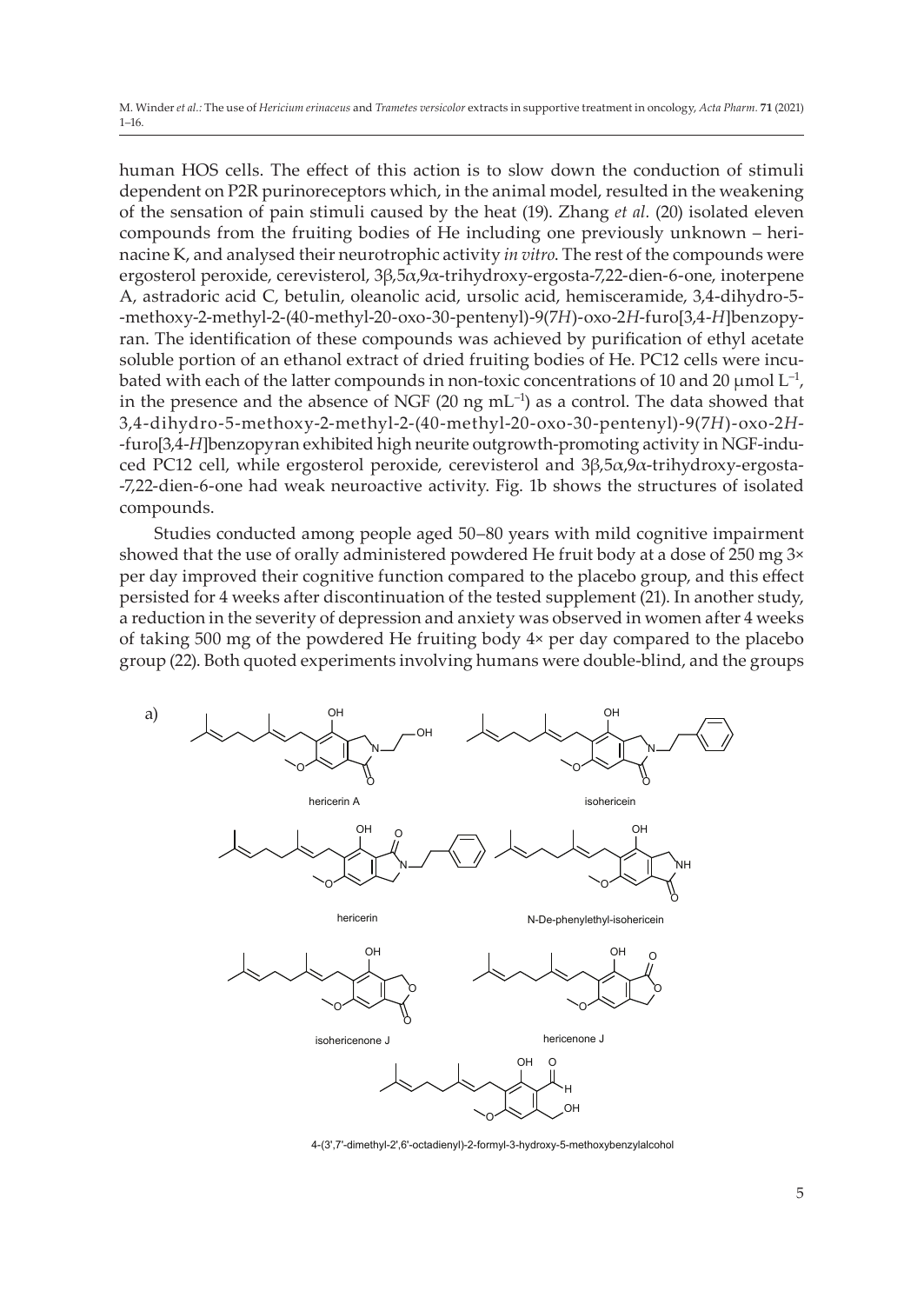M. Winder *et al.:* The use of *Hericium erinaceus* and *Trametes versicolor* extracts in supportive treatment in oncology, *Acta Pharm.* **71** (2021) 1–16.



Fig. 1. Chemical structures of *Hericium erinaceus* and *Trametes versicolor* components: a) identified in the MeOH extract of He fruiting body (10), b) identified in the ethanol extract of He fruiting body (20), c) β-glucan (15, 35, 54).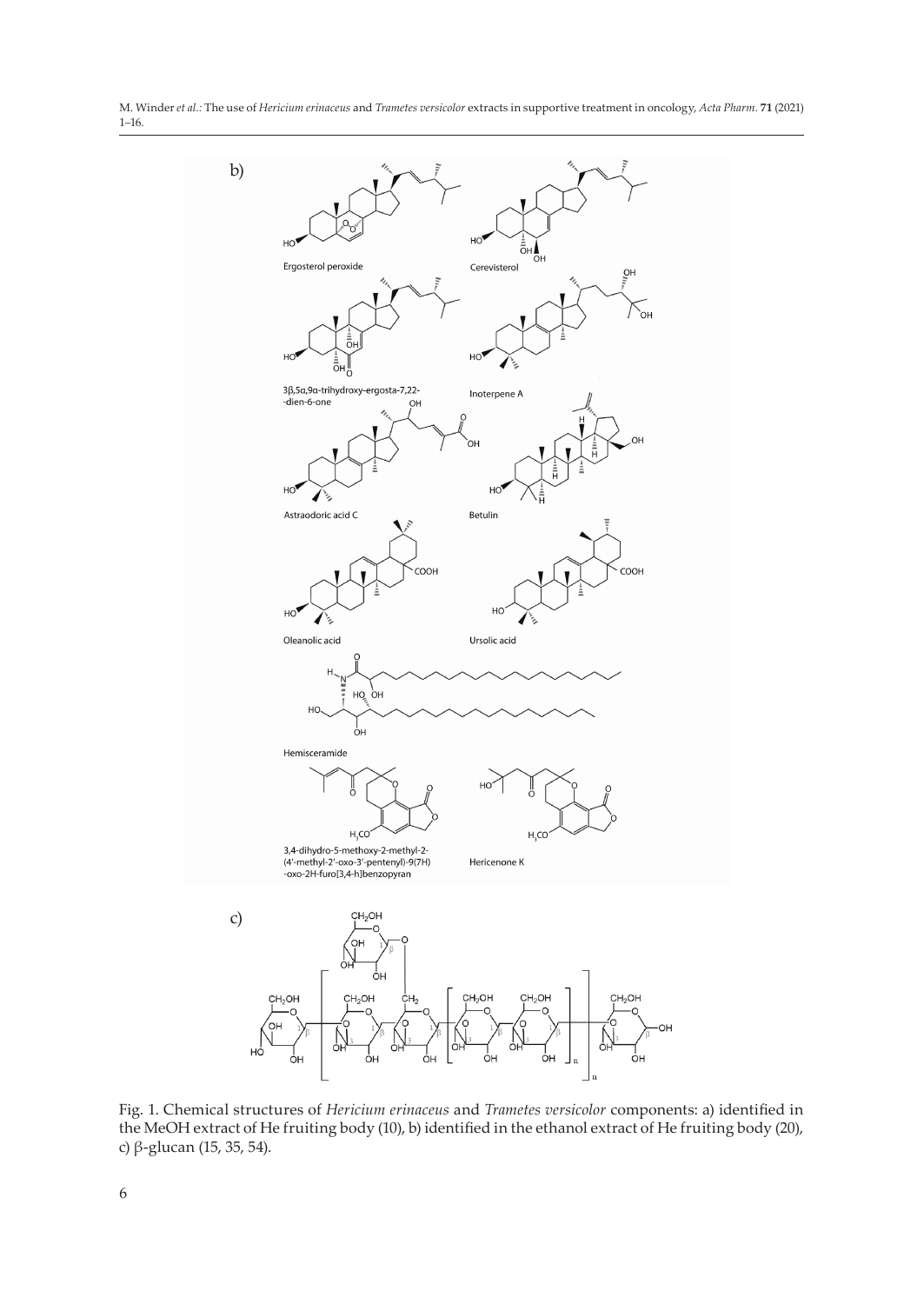of women in the second experiment were randomized. However, it should be noted that the above-mentioned studies were carried out on small groups of 30 people in both cases. A summary of the results of study performed *in vivo* is presented in Table II.

A toxicological analysis indicated that even large doses of He extracts do not cause side-effects in rats. Doses of He mycelium enriched with erinacine A administered orally in the mentioned studies were  $3-5$  g kg<sup>-1</sup> (17). A teratogenic effect of a 2625 mg kg<sup>-1</sup> dose in rats was excluded. Furthermore, the mutagenic effect of He extract was not demonstrated on bacterial cells in the Ames test (5 mg), *in vitro* in the chromosomal aberration test (2.5 mg mL–1) and *in vivo* in the micronucleus test in erythrocytes (5 mg kg–1). The mitogenic effect of He lectins on lymphocytes was also excluded (14). The few studies that described the use of He extracts in humans have also proven the absence of adverse effects and proved their good tolerance (21, 22).

The conclusions from these observations as well as the lack of reports on adverse effects suggest possible benefits of using He in the treatment of chronic pain caused by cancer as well as complications of chemotherapy such as peripheral polyneuropathy. In order to confirm the described properties of He, it is necessary to conduct randomized studies on large cohorts of patients receiving chemotherapy and to exclude possible drug interactions that could adversely affect the results of evidence-based medicine (EBM) therapy. Due to immunomodulatory effects, He extracts should not be used in allograft recipients, because of the potential risk of rejection and the development of graft-*versus*- -host disease (GvHD).

## TRAMETES VERSICOLOR

*Trametes versicolor* (Tv, also known as *Coriolus versicolor*, *Polyporus versicolor*, *yun*-*Zhi*, *kawaratake*, *Turkey tail mushroom*) is a species of fungus (Polyporaceae family) used in Asian medicine for thousands of years, but the immunomodulatory activity of Tv was first discovered in 1965 in Japan (23, 24). Tv contains two proteoglycan fractions with anticancer properties: K – krestin polysaccharide (PSK) and polysaccharidopeptides (PSP). In Japan, PSK is routinely used in oncology in patients during and after treatment. PSK was approved as an anticancer drug by the Japanese National Health Registry in 1977 (in China in 1987) (24). Gastric cancer was the first cancer in which PSK was used in adjuvant therapy (25). It is worth noting that the results of the treatment of stomach cancer in Asian countries are more satisfying than in Western countries. In the meta-analysis of patients with colorectal cancer, it was shown that the addition of PSK to adjuvant therapy improved overall survival (OS) and disease-free survival (DFS) (26). Recent studies have raised the role of Tv in supportive therapy of breast cancer (24). In the studies on the Asian population, an increase in 5-year survival was observed in patients with recurrent breast cancer after adding of PSK to standard oncological treatment (27). Moreover, the prognosis in patients with early breast cancer with pathological features of angioinvasion has been improved (28). During the three decades of Asian studies, the components of Tv were used as supportive therapy in cancers of the stomach, oesophagus, nasopharynx, colon, rectum and lung (29). With the development of immunomodulatory therapy, interest in PSK and PSP appeared in the last decade also in Western countries.

The immunological activity of the components of Tv extracts is the result of enhanced innate and acquired immune response through agonistic effects on TLR (toll-like receptor),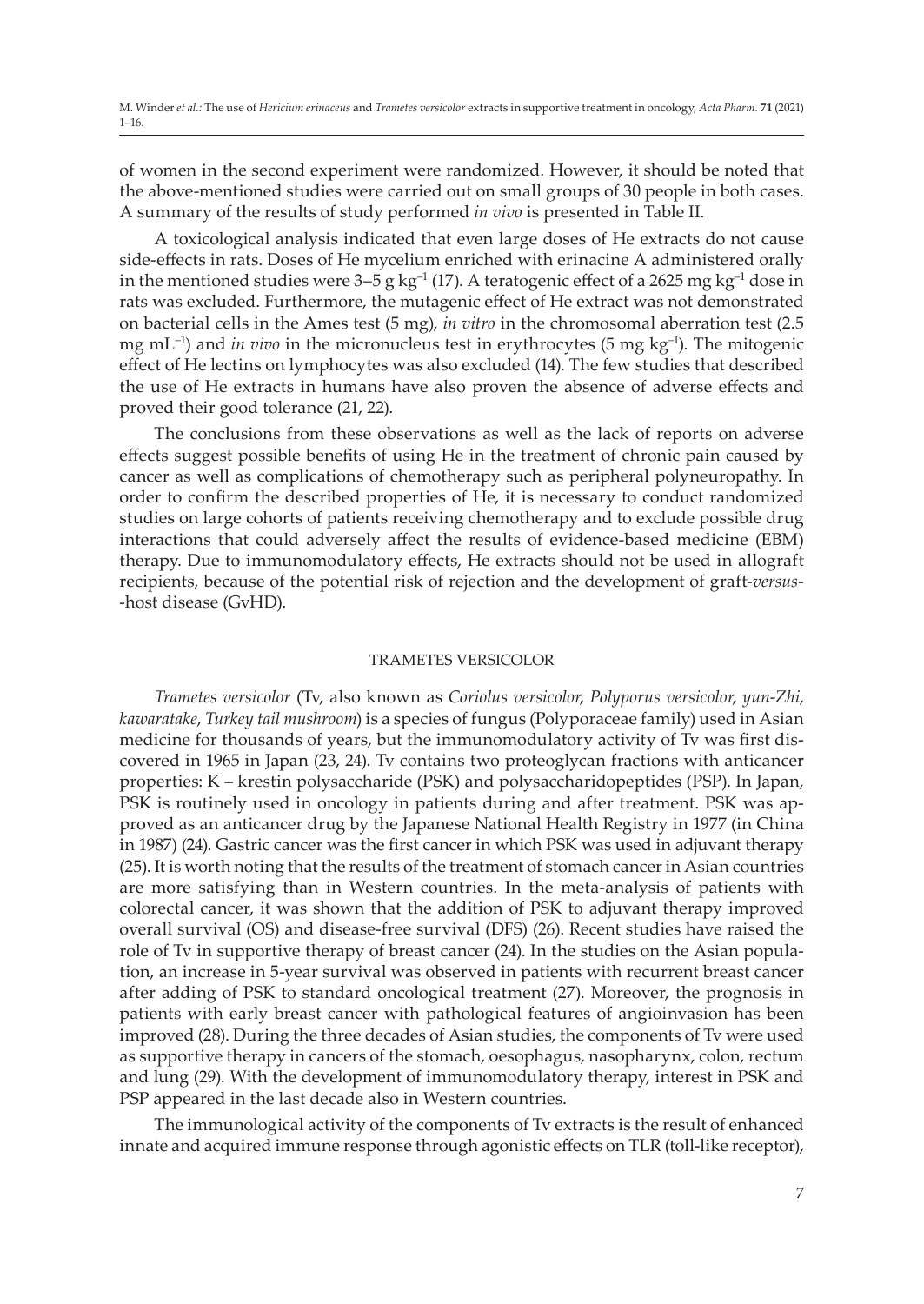especially TLR2 and TLR4 (30–33). TLR are membrane proteins of immune cells (dendritic cells, macrophages), which are the first to react with antigens, triggering the release of pro-inflammatory cytokines and subsequent activation of T and B lymphocytes.

PSP and PSK contain the common, most biologically active component – β-glucan (34). TLR2 and TLR4 are immune receptors for β-glucans (32, 35). Thus, β-glucans activate a series of immune cells, such as monocytes, macrophages, NK cells, dendritic cells. Additionally, the results of breast cancer research suggest the effect of β-glucan obtained from a Tv on a potential increase in the anticancer activity of lymphocytes by reacting with the complement iC3b receptor (36). Monoclonal antibodies, such as trastuzumab combined with β-glucan have been shown to induce a greater regression of breast tumours in the mouse model compared to trastuzumab alone (24). It is also suggested that other monoclonal antibodies known to activate complements, such as cetuximab or rituximab, would be more effective if combined with the β-glucan polysaccharide (37–39) (see Fig. 1c).

PSK induces the production of many cytokines, including TNF-α, IL-2, IL-6, IL-8, IL-12 (40–42). The increase in IL-8 and IL-12 concentration after PSK induction confirms the effect on lymphocytes, monocytes and macrophages circulating in the peripheral blood, most probably as a result of increased expression of IL-8 genes in mononuclear cells and IL-12 in monocytes and macrophages (24, 42). The immunomodulatory effect of PSK is associated with the IL-12-dependent increase in the CD4 + Th1 cell response to tumour cells (43). Maintaining the advantage of Th1 responses to Th2 is perceived as beneficial in cancer therapy.

PSK also stimulates Tγδ lymphocytes, which are a small but significant population of T lymphocytes in the anti-tumour immune response. In *in vitro* studies, PSK increased the expression of CD25, CD69, CD107a and activation of Tγδ lymphocytes in tumour-infiltrating lymphocytes (TILs), the higher percentage of which is associated with a better prognosis for survival (44). Additionally, in response to PSK stimulation, Tγδ lymphocytes produce significant amounts of IFN- $\gamma$ , which plays an important role in the anti-tumour response. The presence of activated Tγδ lymphocytes in both a direct and indirect way also affects the population of DC cells, which, in turn, enhance the response of T and NK cells by reinforcing the production of IL-12 (44).

Furthermore, PSK is believed to stimulate NK cells and increase antibody-dependent cell cytotoxicity (ADCC), a leading mechanism in the control of cancer cells through TLR-2 agonistic effects (30). Torkelson *et al*. (45) showed a relationship between an increase in the dose of Tv extract and an increase in the activity of NK cells, lymphocytes and the number of T cells (CD8 +) and B (CD19 +), without changes in NK cell numbers.

PSP, due to the structure similar to that of PSK, shows similar immunological activity. It stimulates the expression of TLR4 and TRAF6, and induces the synthesis of cytokines such as IL-1β, IL-6, TNF-α (33, 35). Sekhon *et al*. (46) observed an increase in the number of monocytes (CD14+/CD16-) under the influence of PSP in the absence of a direct effect on the proliferation of T, B and NK lymphocytes.

Both PSP and PSK will antagonize the decrease in cell counts and their immunological activity, contributing to the reduction of adverse effects associated with cancer treatment. This hypothesis was confirmed by studies conducted in animals and humans. Weneer *et al*. (47) observed a smaller decrease in leukocytes in mice after attaching PSK to docetaxel. Hu *et al.* (48) showed that adding PSP to chemotherapy based on cyclophosphamide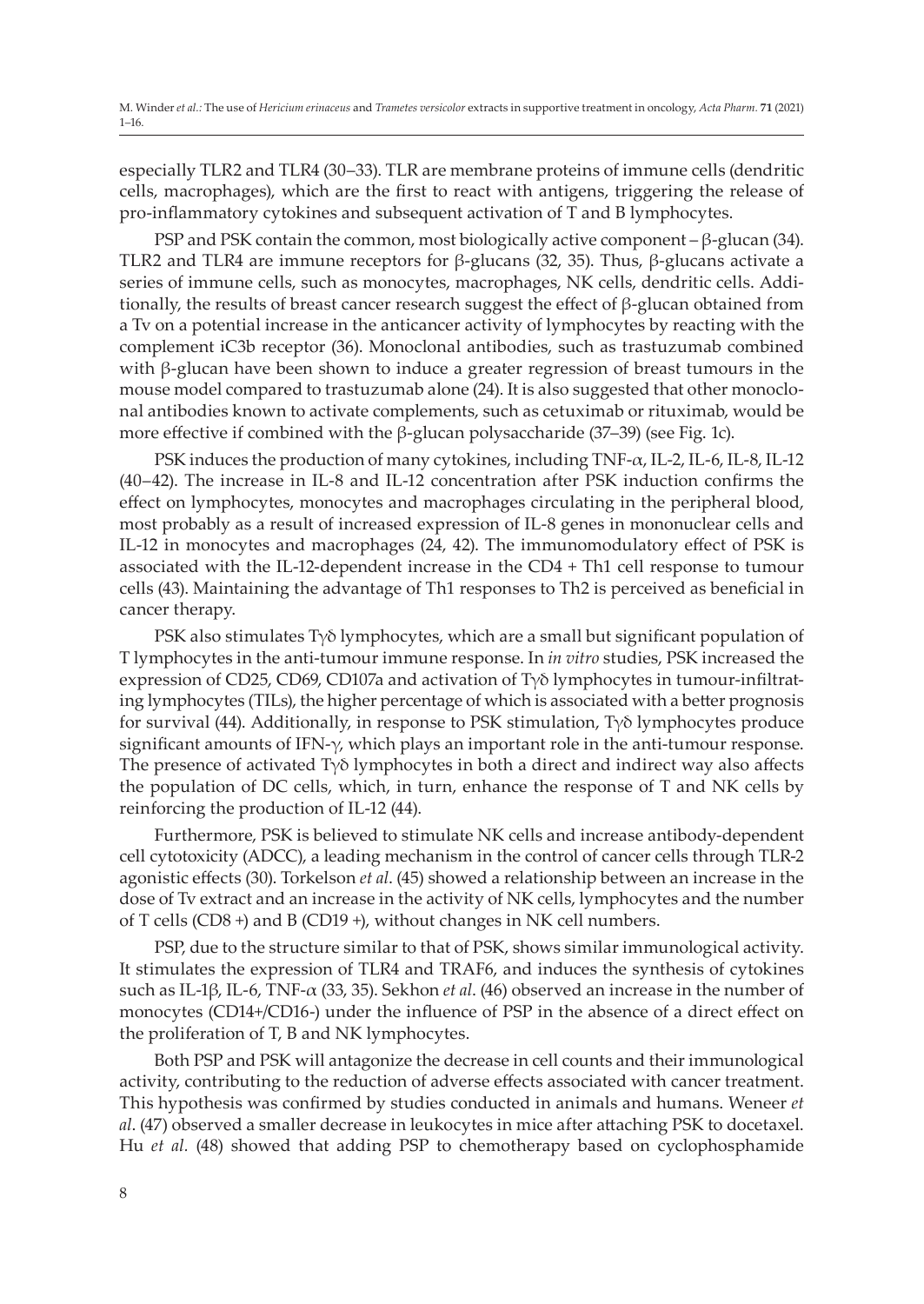|   | <b>CANAL CANALITY</b> |
|---|-----------------------|
|   | l<br>۱                |
|   |                       |
|   | ひゃっりり りょうこう りらっこう     |
|   |                       |
|   |                       |
|   | l                     |
| i | l                     |
| i |                       |

| Studied He<br>extract                     | component<br>disclosed<br>Main            | (main component)<br>concentration<br>Extract                                                     | Study focus                                                  | Group<br>size            | Dominant effect                                                                                                                                                                                       | Reference       |
|-------------------------------------------|-------------------------------------------|--------------------------------------------------------------------------------------------------|--------------------------------------------------------------|--------------------------|-------------------------------------------------------------------------------------------------------------------------------------------------------------------------------------------------------|-----------------|
| Ethanol extract                           | $\frac{\triangleleft}{\triangle}$         | $2 \text{ mg} \text{ mL}^{-1}$<br>$(\mathbb{N}/\mathbb{A})$                                      | infected with H. pylori<br>Human stomach cells               | I                        | decrease in adherence of bacteria<br>Shortening the bacterial survival,<br>to stomach cells                                                                                                           | $\sim$          |
| Ethanol extract                           | $\frac{\mathbf{A}}{N}$                    | $2 \text{ mg} \text{ mL}^{-1}$<br>$(\mathbb{N}/\mathbb{A})$                                      | Mice infected with H. pylori                                 | $\overline{1}$           | A decrease in the number of<br>bacteria                                                                                                                                                               | $\sim$          |
| Ethanol extract                           | $\frac{\triangleleft}{\triangle}$         | $500~{\rm mg}~{\rm kg}^{-1}$ daily<br>250 mg kg <sup>-1</sup> daily<br>$(\mathbb{N}/\mathbb{A})$ | damaged intestine mucous<br>Mice with chemically<br>membrane | $\overline{1}$           | and improvement of regeneration<br>Prevention of mucosal damage                                                                                                                                       | $^{\circ}$      |
| Ethanol extract<br>from dried<br>mycelium | Erinacin A                                | $300 \text{ mg kg}^{-1}$ daily<br>$(19 \text{ mg g}^{-1})$                                       | APPswe/PS1AE9 mice                                           | $\overline{\phantom{a}}$ | <b>B-amyloid deposition</b> , increasing<br>neuron progenitor cells and the<br>Increasing the proliferation of<br>number of new neurons in the<br>dentate gyrus, decreasing<br>IDE and NGF expression | $\Box$          |
| Hot water M8<br>extract                   | $1,3-\beta-D-g$ lucan<br>$\beta$ -glucan, | $50 - 200$ mg $\text{kg}^{-1}$<br>daily<br>$(\widetilde{N/A})$                                   | Mice injected with adenocar-<br>cinoma cells colon 26-L5     | $\overline{1}$           | Inhibiting the spread of tumour<br>cells to the lungs                                                                                                                                                 | 15              |
| Powdered dry<br>fruiting body             | $\frac{\triangleleft}{\triangle}$         | $3 \times 250$ mg daily<br>$(\mathbb{N}/\mathbb{A})$                                             | People with mild cognitive<br>impairment                     | 30                       | Improvement of cognitive<br>functions                                                                                                                                                                 | $\overline{21}$ |
| Powdered dry<br>fruiting body             | $\frac{\triangleleft}{\triangle}$         | $4 \times 500$ mg daily<br>$(\mathbb{A}/\mathbb{A})$                                             | Women with affective<br>disorders                            | 30                       | Reducing the feeling of<br>depression and anxiety                                                                                                                                                     | $\mathfrak{A}$  |
|                                           |                                           | IDE - insulin-degrading enzyme, NA - not applicable, NGF - nerve growth factors                  |                                                              |                          |                                                                                                                                                                                                       |                 |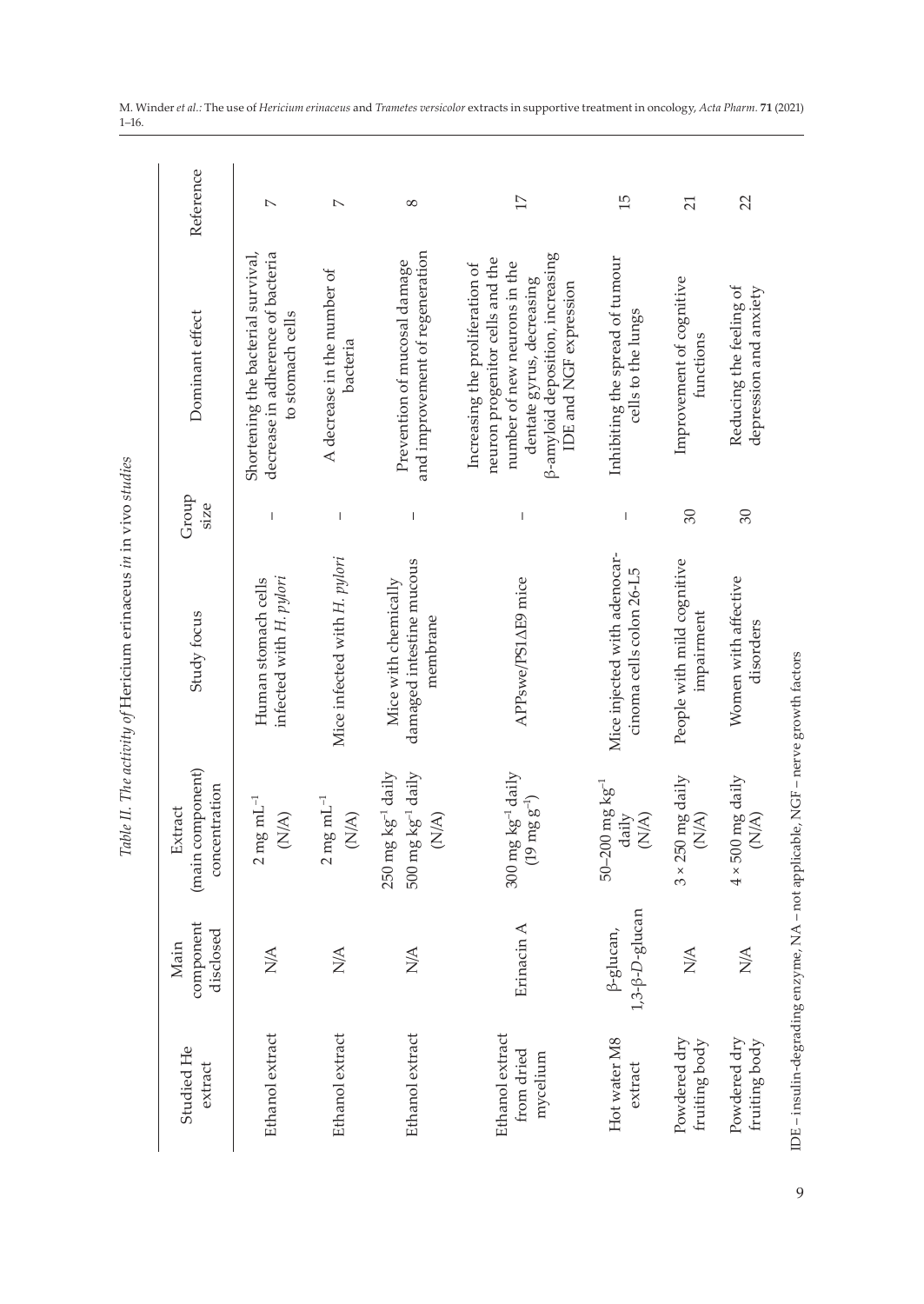| <i>Trametes versicolor</i><br>extract     | Identified<br>component                                | Tumor cell line                                      | $IC_{50}$ (mg mL <sup>-1</sup> )                                  | Reference |
|-------------------------------------------|--------------------------------------------------------|------------------------------------------------------|-------------------------------------------------------------------|-----------|
| Fruiting body<br>ethanol extract          | N/A                                                    | HeLa<br>LS174<br>A <sub>549</sub>                    | $168.5 \pm 28.9$<br>> 200<br>> 200                                | 51        |
| Mycelium<br>ethanol extract               | N/A                                                    | HeLa<br><b>LS174</b><br>A <sub>549</sub>             | $42.4 \pm 0.7$<br>$86.1 \pm 12.3$<br>$65.6 \pm 7.7$               | 51        |
| Fruiting body<br>ethanol-water<br>extract | Polysaccharides<br>and triterpenoids<br>$(30\%)$       | Raji<br>$NB-4$<br>$HI - 60$                          | $253.8 \pm 60.7$<br>$269.3 \pm 12.4$<br>$147.3 \pm 15.2$          | 43        |
| Fruiting body<br>ethanol extract          | N/A                                                    | $MCF-7$<br>HepG2                                     | $134.3 \pm 4.3$<br>$123.5 \pm 3.7$                                | 52        |
| Fruiting body<br>ethanol-water<br>extract | Polysaccharides<br>and triterpenoids<br>$(30\%)$       | MCF-7<br>$BT-20$<br>MDA-MB-231<br>T <sub>47</sub> -D | $271.7 \pm 20.5$<br>> 800<br>$514.0 \pm 42.0$<br>$233.3 \pm 21.9$ | 53        |
| Fruiting body<br>water extract            | $\alpha$ -glucans (8.7 %)<br>$\beta$ -glucans (65.6 %) | LoVo                                                 | 224                                                               | 54        |

*Table III. Studies on the cytotoxic activity of* Trametes versicolor *extracts on tumour cell lines*

 $IC_{50}$  – half-maximal inhibitory concentration,  $N/A$  – not applicable

reduced some of the side-effects of CTX, whereas Xu *et al*. (49) observed a lower rate of bone marrow suppression in patients receiving oxaliplatin-based chemotherapy after using PSP. The minimization of the frequency of side-effects of oncological therapies contributes to better overall survival by maintaining the rhythm of chemotherapy and improves the quality of life of oncological patients. Recent data suggest that Tv extract may also improve immune status in patients during radiotherapy, which causes specific immunodeficiency disorders, including lymphopenia and low NK cell activity (45). Randomized studies have demonstrated the benefits of using PSK not only related to the improvement in immune status, but also fitness status, stable body mass or reduction of symptoms associated with cancer, such as fatigue and malnutrition (50).

Apart from immunomodulatory activity, the antitumor activity of both components of the Tv was also observed. In recent experimental studies, the simultaneous use of PSK with docetaxel was associated with a greater regression of prostate cancer in the mouse model, including increased inhibition of tumour cell proliferation and intensification of their apoptosis in comparison with the use of taxanes alone (47).

*In vitro* studies have demonstrated the inhibitory effect of Tv extract on the proliferation of HeLa tumor cell lines (cervical cancer), LS174 (colorectal cancer), A549 (lung cancer) (51), Raji (Burkitt's lymphoma), NB-4 and HL-60 (acute promyelocytic leukemia) (43), MCF-7,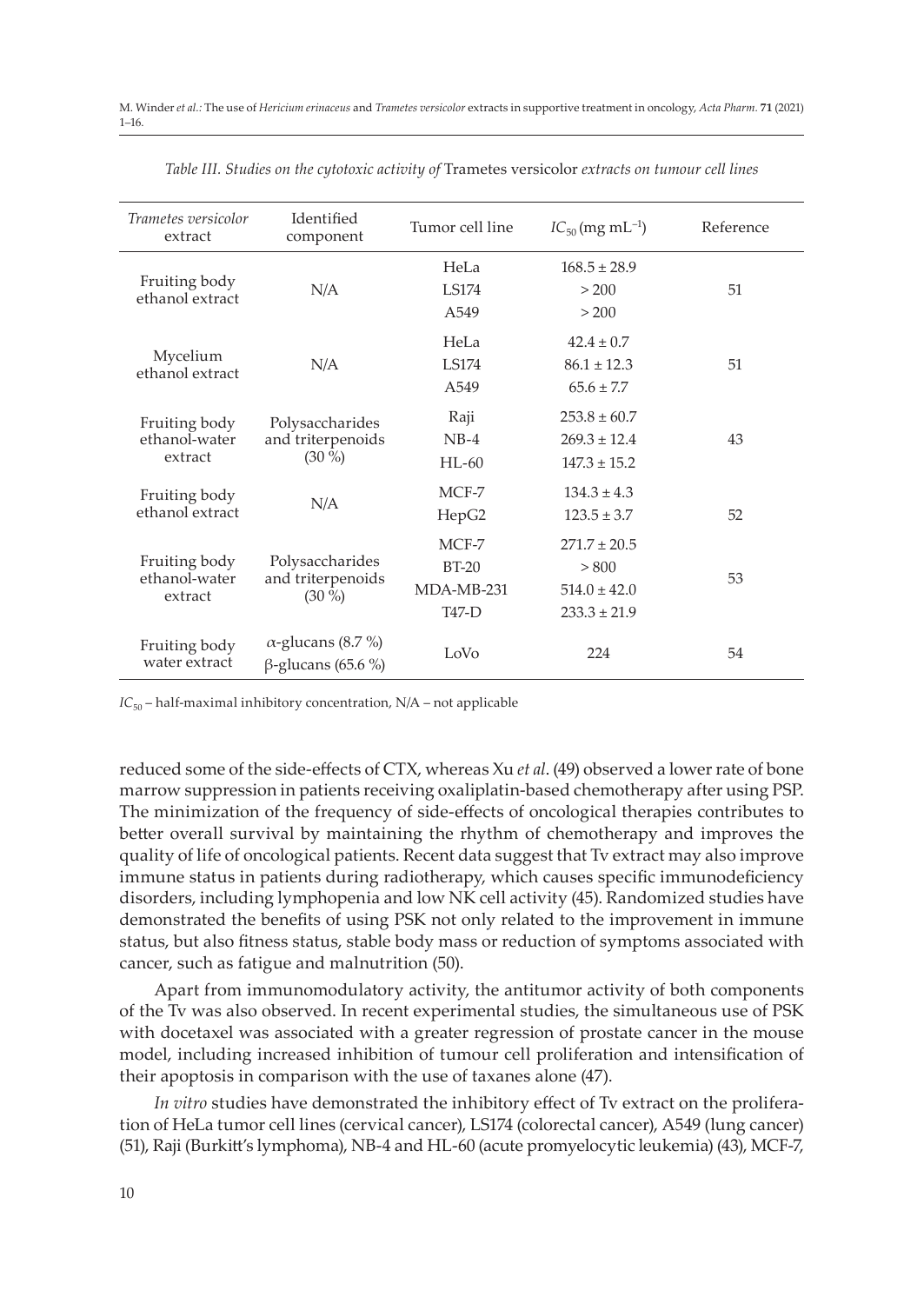MDA-MB-231, T47-D (breast cancer) (52, 53), HepG-2 (hepatocarcinoma) (52) and LoVo (colorectal cancer) (54) (Table III). Several studies have shown that the cytotoxic effect was dose-dependent and selective only for cancer cells. However, no cytotoxic activity of Tv extract was observed against the normal cell lines – IEC-6, Vero, WRL (23, 43) and tumour cell lines BT-20 (breast cancer) (53) and JCA-1 (prostate cancer) (55). Interestingly, both tumour cell lines BT-20 and JCA-1 are hormone-dependent. The hypothesis of the importance of the hormonal status may be confirmed by studies on the inhibitory effect of Tv on the androgen-sensitive prostate cancer cell line LNCaP (55).

It is suggested that high doses of the extract of Tv fruiting bodies could achieve comparable cytotoxic efficacy as commonly used oncological drugs, with a lesser impact on healthy cells. Lau *et al*. (43) observed a comparable cytotoxic effect with more than 90 % growth suppression of the acute promyelocytic leukaemia cell lines (HL60, NB-4) and Burkitt's lymphoma B cell line (Raji) using mitomycin C at a dose of 20  $\mu$ g mL<sup>-1</sup> and extract of Tv fruiting bodies at doses exceeding 3.5–4 fold the *IC*<sub>50</sub> value for HL60, NB-4, Raji cells. In their study, cell death ELISA was used for the detection of cell death based on which half-maximal inhibitory concentration (*IC*<sub>50</sub>) for Tv extract was determined. These results confirm that Tv extract dose-dependently inhibits the proliferation of lymphoma and leukemic cells possibly *via* an apoptosis-dependent pathway. However, recent studies have shown that mycelium extract shows a much stronger cytostatic effect than the extract obtained from Tv fruiting bodies (basidiocarps) (51).

Due to the fact that PSP and PSK are obtained from the mycelium of Tv, it is expected that Tv proteoglycans may also be responsible for antitumor activity related to the cytotoxic activity. Hirahara *et al*. (56) showed that isolated PSK effectively inhibited the proliferation of HL60 (leukaemia) cell lines, and, to a lesser extent, HT29, SW480 (colorectal cancer); however, increase in the dose did not enhance the cytotoxic effect, unlike in the study on the extract from Tv fruiting bodies or mycelium. In turn, Hattori *et al*. (57) did not observe any PSK effect on the HL-60 cell line, not even at a dose exceeding 30 times the dose used in the previous study. The discrepancies in the results may be due to the differences in experimental conditions. Moreover, the results of the above studies may suggest the presence of another unknown substance in the Tv mycelium with a dose-dependent cytostatic effect.

We do not know the molecular mechanisms of Tv activity well enough to determine whether the visible antitumor effect is mainly associated with a direct cytotoxic activity or immunomodulatory properties of Tv extract. A direct comparison of the results of experimental studies is difficult due to differences in the methodology. Previous studies have suggested that the antitumor effect may be dependent on the modulation of the major histocompatibility complex (MHC) and the inhibition of the nuclear factor-kappa (NF-κB) (58–60). Heish *et al*. (55) suggested that the anti-proliferative activity of Tv extract is based on the arrest of the cell cycle in the G1/S phase. In turn, Jiménez-Medina *et al*. (61) demonstrated the suppression of the tumour cell proliferation in the G0/G1 phase. Hirahara *et al*. (56) suggested that the activation of caspase 3 by PSK may be partially responsible for antitumor activity against leukemic cells. These mechanisms might be synergistic and probably different depending on the type of cancer.

Because of the existing discrepancies, the mechanisms of cytotoxic activity of the extracts obtained from Tv, the assessment of their applicability in oncological patients in supportive therapy remains open and requires further research.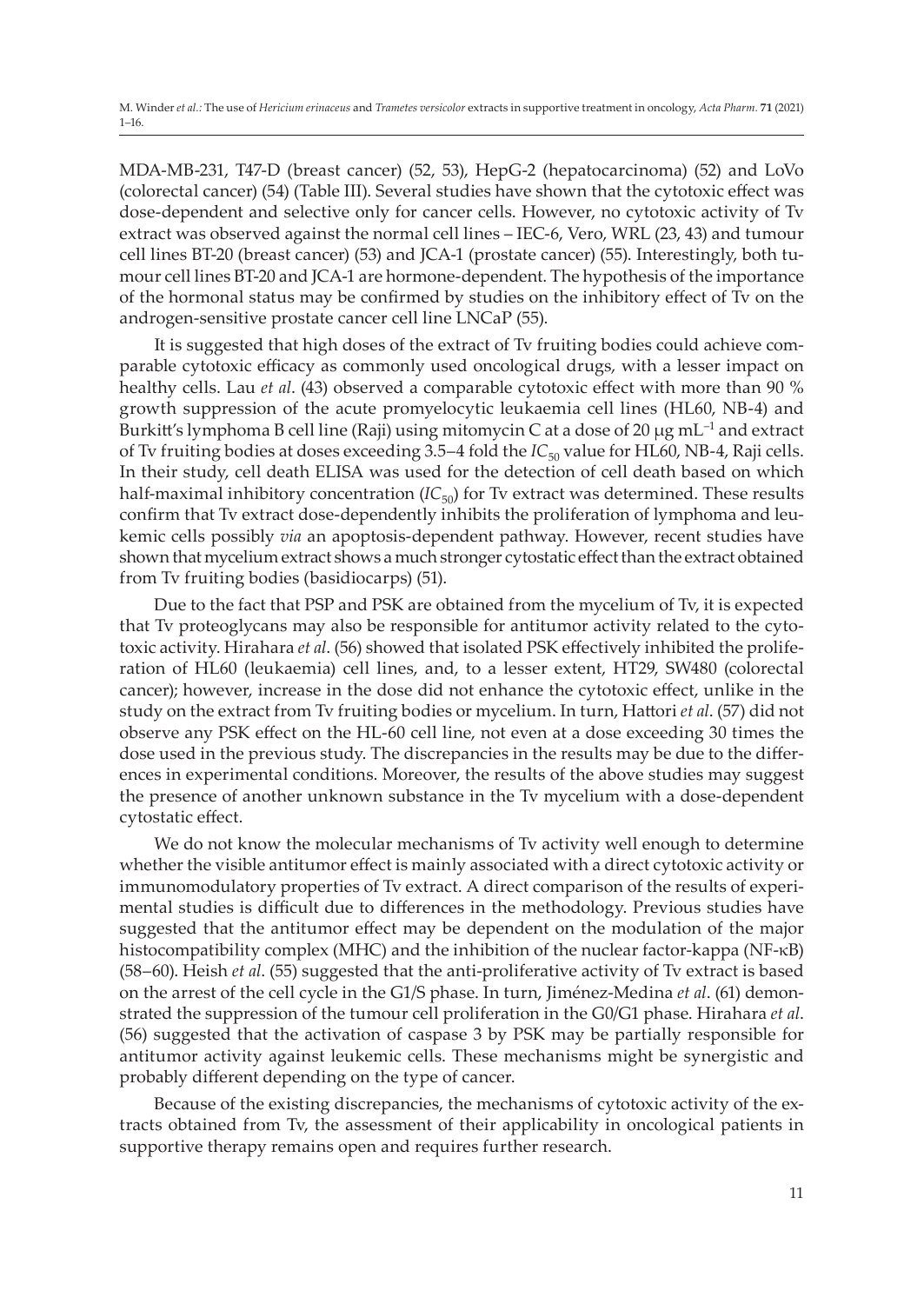### **CONCLUSIONS**

The commercially available He and Tv supplements contain between 100 and 1000 mg of the fruiting body or mycelium powder per dose depending on the pharmaceutical manufacturer. Extracts are composed mainly of polysaccharides but also beta-glucans, palmitic acid, minerals and are dedicated to the treatment of gastrointestinal, neurological (He) and oncological (Tv) diseases. Daily doses of He and Tv supplements have not been officially established. Manufacturers' recommendations on the daily He and Tv doses are up to 2 g. They are contradicted in pregnant and lactating women and children before the age of 3.

*Hericium erinaceus* and *Trametes versicolor* give rise to high hopes as sources of substances potentially useful in medicine. The substances existing in the extracts of *Hericium erinaceus* and *Trametes versicolor* may exhibit chemotherapy-supporting and immunomodulatory effects in oncological patients. Their use is more justified than that of other supplements used by patients.

## **REFERENCES**

- 1. W. Sneader, *Drug Discovery. A History*, John Wiley & Sons, Chichester 2005.
- 2. D. T. Courtwright, *Forces of Habit Drugs and the Making of the Modern World*, Harvard University Press, Cambridge (MA) 2002.
- 3. M. Hanada, *Case Studies in Modern Drug Discovery and Development*, John Wiley & Sons, Hoboken (NJ) 2012.
- 4. D. A. Dias, S. Urban and U. Roessner, A historical overview of natural products in drug discovery, *Metabolites* **2** (2012) 303–336; https://doi.org/10.3390/metabo2020303
- 5. M. Friedman, Chemistry, nutrition, and health-promoting properties of *Hericium erinaceus* (Lion's mane) mushroom fruiting bodies and mycelia and their bioactive compounds, *J. Agric. Food Chem*. **63** (2015) 7108–7123; https://doi.org/10.1021/acs.jafc.5b02914
- 6. X. He, X. Wang, J. Fang, Y. Chang, N. Ning, H. Guo, L. Huang, X. Huang and Z. Zhao, Structures, biological activities, and industrial applications of the polysaccharides from *Hericium erinaceus* (Lion's mane) mushroom: A review, *Int. J. Biol. Macromol*. **97** (2017) 228–237; https://doi.org/10.1016/j. ijbiomac.2017.01.040
- 7. G. Wang, X. Zhang, S. E. Maier, L. Zhang and R. J. Maier, In vitro and in vivo inhibition of *Helicobacter pylori* by ethanolic extracts of Lion's mane medicinal mushroom, *Hericium erinaceus* (Agaricomycetes), *Int. J. Med. Mushrooms* **21** (2019) 1–11; https://doi.org/10.1615/IntJMedMushrooms.2018029487
- 8. M. Qin, Y. Geng, Z. Lu, H. Xu, J. S. Shi, X. Xu and Z. H. Xu, Antiinflammatory effects of ethanol extract of Lion's mane medicinal mushroom, *Hericium erinaceus* (Agaricomycetes), in mice with ulcerative colitis, *Int. J. Med. Mushrooms* **18** (2016) 227–234; https://doi.org/10.1615/IntJMedMushrooms.v18.i3.50
- 9. M. Wang, T. Konishi, Y. Gao, D. Xu and Q. Gao, Anti-gastric ulcer activity of polysaccharide fraction isolated from mycelium culture of Lion's mane medicinal mushroom, *Hericium erinaceus* (higher Basidiomycetes), *Int. J. Med. Mushrooms* **17** (2015) 1055–1060; https://doi.org/10.1615/intjmedmushrooms.v17.i11.50
- 10. W. Li, W. Zhou, E. J. Kim, S. H. Shim, H. K. Kang and Y. H. Kim, Isolation and identification of aromatic compounds in Lion's Mane Mushroom and their anticancer activities, *Food Chem*. **170** (2015) 336–342; https://doi.org/10.1016/j.foodchem.2014.08.078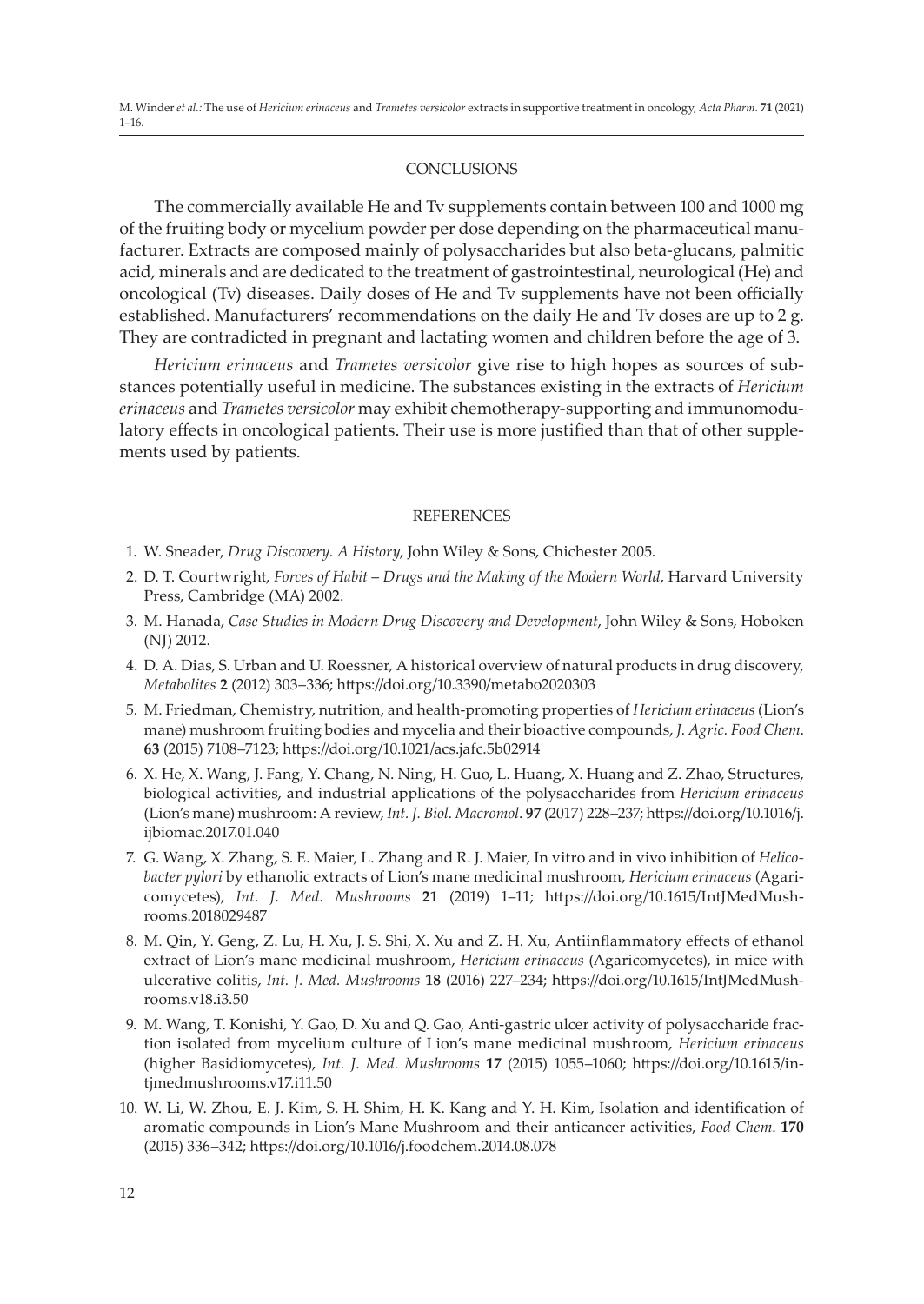- 11. S. P. Kim, M. Y. Kang, Y. H. Choi, J. H. Kim, S. H. Nam and M. Friedman, Mechanism of *Hericium erinaceus* (yamabushitake) mushroom-induced apoptosis of U937 human monocytic leukemia cells, *Food Funct.* **2** (2011) 348–356; https://doi.org/10.1039/c1fo10030k
- 12. M. Wang, Y. Zhang, X. Xiao, D. Xu, Y. Gao and Q. Gao, A polysaccharide isolated from mycelia of the Lion's mane medicinal mushroom *Hericium erinaceus* (Agaricomycetes) induced apoptosis in precancerous human gastric cells, *Int. J. Med. Mushrooms* **19** (2017) 1053–1060; https://doi. org/10.1615/IntJMedMushrooms.2017024975
- 13. X. Zan, F. Cui, Y. Li, Y. Yang, D. Wu, W. Sun and L. Ping, *Hericium erinaceus* polysaccharide-protein HEG-5 inhibits SGC-7901 cell growth via cell cycle arrest and apoptosis, *Int. J. Biol. Macromol*. **76** (2015) 242–253; https://doi.org/10.1016/j.ijbiomac.2015.01.060
- 14. Y. Li, G. Zhang, T. B. Ng and H. Wang, A novel lectin with antiproliferative and HIV-1 reverse transcriptase inhibitory activities from dried fruiting bodies of the monkey head mushroom *Hericium erinaceum*, *J. Biomed. Biotechnol.* **2010** (2010) Article ID 716515 (9 pages); https://doi. org/10.1155/2010/716515
- 15. S. S. Han, C. K. Cho, Y. W. Lee and H. S. Yoo, Antimetastatic and immunomodulating effect of water extracts from various mushrooms, *J. Acupunct. Meridian Stud.* **2** (2009) 218–227; https://doi. org/10.1016/S2005-2901(09)60058-3
- 16. X. Sheng, J. Yan, Y. Meng, Y. Kang, Z Han, G. Tai, Y. Zhou and H. Cheng, Immunomodulatory effects of *Hericium erinaceus* derived polysaccharides are mediated by intestinal immunology, *Food Funct.* **8** (2017) 1020–1027; https://doi.org/10.1039/c7fo00071e
- 17. I.-C. Li, L.-Y. Lee, T.-T. Tzeng, W.-P. Chen, Y.-P. Chen, Y.-J. Shiao and C.-C. Chen, Neurohealth properties of *Hericium erinaceus* mycelia enriched with erinacines, *Behav. Neurol.* **2018** (2018) 5802634 (10 pages); https://doi.org/10.1155/2018/5802634
- 18. P. Rossi, V. Cesaroni, F. Brandalise, A. Occhinegro, D. Ratto, F. Perrucci, V. Lanaia, C. Girometta, G. Orrù and E. Savino, Dietary supplementation of Lion's mane medicinal mushroom, *Hericium erinaceus* (Agaricomycetes), and spatial memory in wild-type mice, *Int. J. Med. Mushrooms* **20** (2018) 485–494; https://doi.org/10.1615/IntJMedMushrooms.2018026241
- 19. P. S. Liu, S. H. Chueh, C. C. Chen, L. Y. Lee and L. Y. Shiu, Lion's mane medicinal mushroom, *Hericium erinaceus* (Agaricomycetes), modulates purinoceptor-coupled calcium signaling and murine nociceptive behavior, *Int. J. Med. Mushrooms* **19** (2017) 499–507; https://doi.org/10.1615/IntJMedMushrooms.v19.i6.20
- 20. C.-C. Zhang, X. Yin, C.-Y. Cao, J. Wei, Q. Zhang and J.-M. Gao, Chemical constituents from *Hericium erinaceus* and their ability to stimulate NGF-mediated neurite outgrowth on PC12 cells, *Bioorg. Med. Chem. Lett.* **25** (2015) 5078–5082; https://doi.org/10.1016/j.bmcl.2015.10.016
- 21. K. Mori, S. Inatomi, K. Ouchi, Y. Azumi and T. Tuchida, Improving effects of the mushroom yamabushitake (Hericium erinaceus) on mild cognitive impairment: a double-blind placebocontrolled clinical trial, *Phytother. Res.* **23** (2009) 367–372; https://doi.org/10.1002/ptr.2634
- 22. M. Nagano, K. Shimizu, R. Kondo, C. Hayashi, D. Sato, K. Kitagawa and K. Ohnuki, Reduction of depression and anxiety by 4 weeks *Hericium erinaceus* intake, *Biomed. Res.* **31** (2010) 231–237; https:// doi.org/10.2220/biomedres.31.231
- 23. A. Blagodatski, M. Yatsunskaya, V. Mikhailova, V. Tiasto, A. Kagansky and V. L. Katanaev, Medicinal mushrooms as an attractive new source of natural compounds for future cancer therapy, *Oncotarget* **9** (2018) 29259–29274; https://doi.org/10.18632/oncotarget.25660
- 24. L. J. Standish, C. A. Wenner, E. S. Sweet, C. Bridge, A. Nelson, M. Martzen, J. Novack and C. Torkelson, *Trametes versicolor* mushroom immune therapy in breast cancer, *J. Soc. Integr. Oncol.* **6** (2008) 122–128.
- 25. K. Oba, S. Teramukai, M. Kobayashi, T. Matsui, Y. Kodera and J. Sakamoto, Efficacy of adjuvant immunochemotherapy with polysaccharide K for patients with curative resections of gastric cancer, *Cancer Immunol. Immunother.* **56** (2007) 905–911; https://doi.org/10.1007/s00262-006-0248-1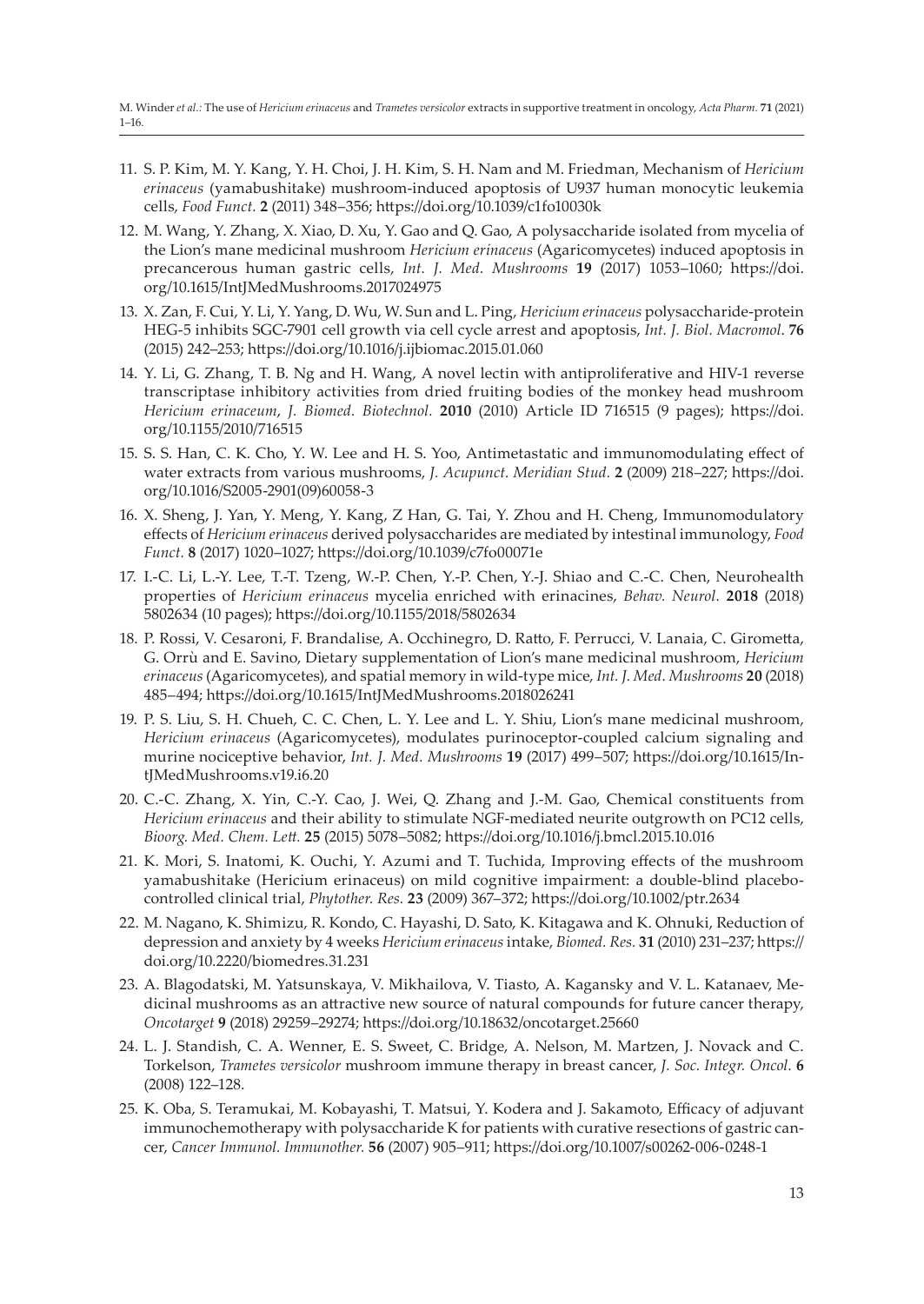- 26. J. Sakamoto, S. Morita, K. Oba, T. Matsui, M. Kobayashi, H. Nakazato and Y. Ohashi, Efficacy of adjuvant immunochemotherapy with polysaccharide K for patients with curatively resected colorectal cancer: a meta-analysis of centrally randomized controlled clinical trials, *Cancer Immunol. Immunother*. **55** (2006) 404–411; https://doi.org/10.1007/s00262-005-0054-1
- 27. K. Sugimachi, K. Inokuchi and H. Matsuura, Hormone conditioned cancer chemotherapy for recurrent breast cancer prolongs survival, *Jpn. J. Surg.* **14** (1984) 217–221.
- 28. Y. Iino, T. Yokoe, M. Maemura, J. Horiguchi, H. Takei, S. Ohwada and Y. Morishita, Immunochemotherapies versus chemotherapy as adjuvant treatment after curative resection of operable breast cancer, *Anticancer Res*. **15** (1995) 2907–2911.
- 29. L. Zhong, P. Yan, W. C. Lam, L. Yao and Z. Bian, *Coriolus versicolor* and *Ganoderma lucidum* related natural products as an adjunct therapy for cancers: A systematic review and meta-analysis of randomized controlled trials, *Front. Pharmacol*. **10** (2019) 703 (14 pages); https://doi.org/10.3389/ fphar.2019.00703
- 30. H. Lu, Y. Yang, E. Gad, C. Inatsuka, C. A. Wenner, M. L. Disis and L. J. Standish, TLR2 agonist PSK activates human NK cells and enhances the antitumor effect of HER2-targeted monoclonal antibody therapy, *Clin. Cancer Res*. **17** (2011) 6742–6753; https://doi.org/10.1158/1078-0432.CCR-11-1142
- 31. H. Lu, Y. Yang, E. Gad, C. A. Wenner, A. Chang, E. R. Larson, Y. Dang, M. Martzen, L. J. Standish and M. L. Disis, Polysaccharide krestin is a novel TLR2 agonist that mediates inhibition of tumor growth via stimulation of CD8 T cells and NK cells, *Clin. Cancer Res*. **17** (2011) 67–76; https://doi. org/10.1158/1078-0432.CCR-10-1763
- 32. K. Quayle, C. Coy, L. Standish and H. Lu, The TLR2 agonist in polysaccharide-K is a structurally distinct lipid which acts synergistically with the protein-bound β-glucan, *J. Nat. Med*. **69** (2015) 198–208; https://doi.org/10.1007/s11418-014-0879-z
- 33. Z. Wang, B. Dong, Z. Feng, S. Yu and Y. Bao, A study on immunomodulatory mechanism of polysaccharopeptide mediated by TLR4 signaling pathway, *BMC Immunol*. **16** (2015) Article ID 34 (9 pages); https://doi.org/10.1186/s12865-015-0100-5
- 34. H. Dou, Y. Chang and L. Zhang, Coriolus versicolor polysaccharopeptide as an immunotherapeutic in China, *Prog. Mol. Biol. Transl. Sci*. **163** (2019) 361–381; https://doi.org/10.1016/bs.pmbts.2019.03.001
- 35. Y. Chang, M. Zhang, Y. Jiang, Y. Liu, H. Luo, C. Hao, P. Zeng and L. Zhang, Preclinical and clinical studies of Coriolus versicolor polysaccharopeptide as an immunotherapeutic in China, *Discov. Med*. **23** (2017) 207–219.
- 36. F. Hong, R.. Hansen, J. Yan D. Allendorf, J. Baran, G. Ostroff and G. Ross, Beta-glucan functions as an adjuvant for monoclonal antibody immunotherapy by recruiting tumoricidal granulocytes as killer cells, *Cancer Res*. **63** (2003) 9023–9031; https://cancerres.aacrjournals.org/content/63/24/9023. long
- 37. S. Modak, G. Koehne, A. Vickers, R. O'Reilly and N.-K. V. Cheung, Rituximab therapy of lymphoma is enhanced by orally administered (1®3),(1®4)-D-β-glucan, *Leuk. Res*. **29** (2005) 679–683; https://doi.org/10.1016/j.leukres.2004.10.008
- 38. M. Thomas, P. Sadjadian, J. Kollmeier, J. Lowe, P. Mattson, J. R. Trout, M. Gargano, M. L. Patchen, R. Walsh, M. Beliveau, J. F. Marier, N. Bose, K. Gorden and F. Schneller III, A randomized, openlabel, multicenter, phase II study evaluating the efficacy and safety of BTH1677 (1,3-1,6 beta glucan; Imprime PGG) in combination with cetuximab and chemotherapy in patients with advanced non-small cell lung cancer, *Invest. New Drugs* **35** (2017) 345–358; https://doi.org/10.1007/s10637-017- 0450-3
- 39. N. H. Segal, P. Gada, N. Senzer, M. Gargano, M. Patchen and L. Saltz, A phase II efficacy and safety, open-label, multicenter study of imprime PGG injection in combination with cetuximab in patients with stage IV KRAS-mutant colorectal cancer, *Clin. Colorectal Cancer* **15** (2016) 222–227; https://doi.org/10.1016/j.clcc.2016.02.013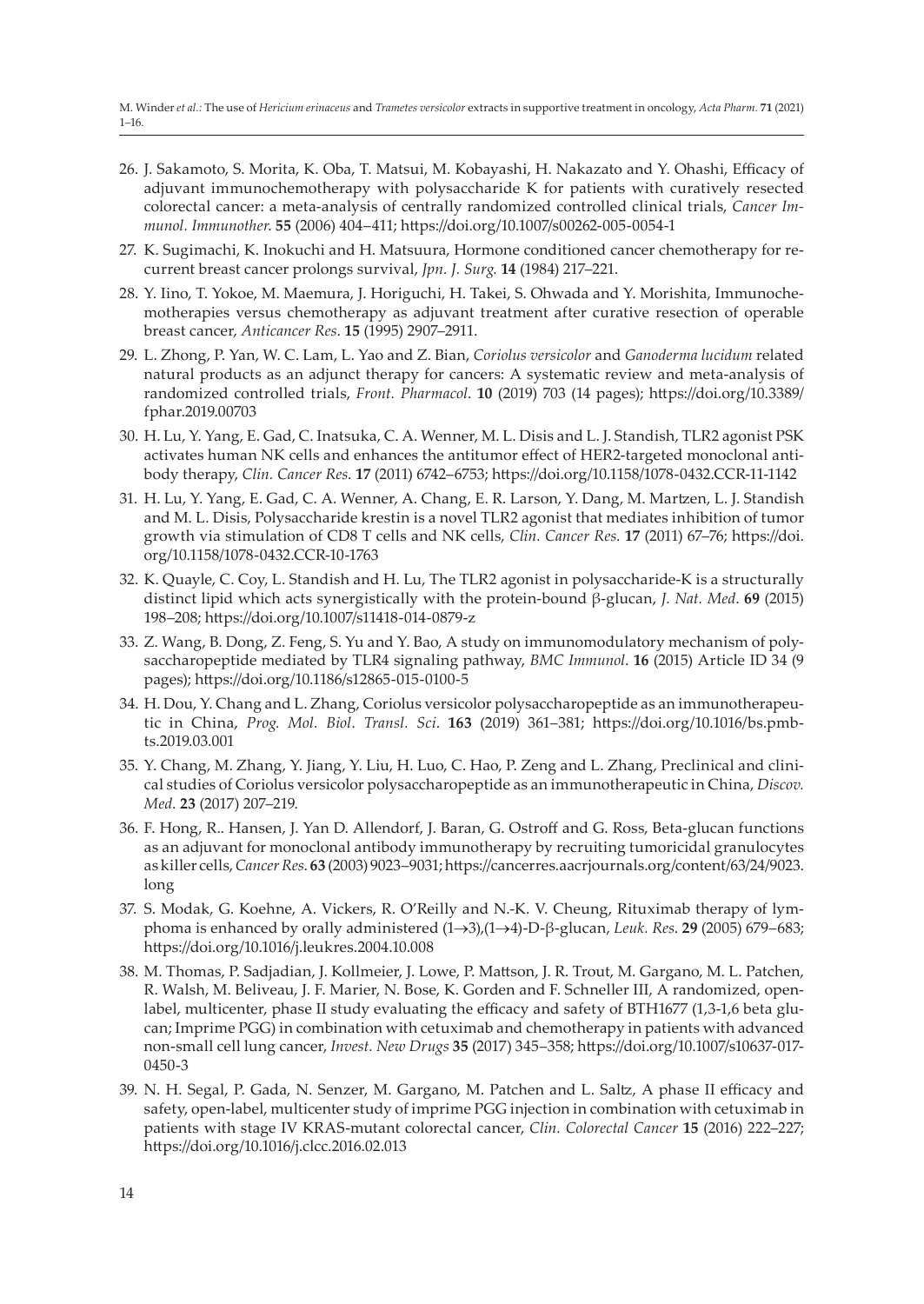- 40. H. Asai, H. Iijima, K. Matsunaga, Y. Oguchi, H. Katsuno and K. Maeda, Protein-bound polysaccharide K augments IL-2 production from murine mesenteric lymph node CD4+ T cells by modulating T cell receptor signaling, *Cancer Immunol. Immunother.* **57** (2008) 1647–1655; https://doi. org/10.1007/s00262-008-0498-1
- 41. A. L. Engel, G. C. Sun, E. Gad, L. R. Rastetter, K. Strobe, Y. Yang, Y. Dang, M. L. Disis and H. Lu, Protein-bound polysaccharide activates dendritic cells and enhances OVA-specific T cell response as vaccine adjuvant, *Immunobiology* **218** (2013) 1468–1476; https://doi.org/10.1016/j.imbio.2013.05.001
- 42. M. Kato, K. Hirose, M. Hakozaki, M. Ohno, Y. Saito, R. Izutani, J. Noguchi, Y. Hori, S. Okumoto, D. Kuroda, H. Nomura, S. Nishimatsu and H. Ohoyanagi, Induction of gene expression for immunomodulating cytokines in peripheral blood mononuclear cells in response to orally administered PSK, an immunomodulating protein-bound polysaccharide, *Cancer Immunol. Immunother.* **40** (1995) 152–156.
- 43. C. B. Lau, C. Y. Ho, C. F. Kim, K. N. Leung, K. P. Fung, T. F. Tse, H. H. Chan and M. S. Chow, Cytotoxic activities of Coriolus versicolor (yunzhi) extract on human leukemia and lymphoma cells by induction of apoptosis, *Life Sci.* **75** (2004) 797–808; https://doi.org/10.1016/j.lfs.2004.04.001
- 44. C. Inatsuka, Y. Yang, E. Gad, L. Rastetter, M. L. Disis and H. Lu, Gamma delta T cells are activated by polysaccharide K (PSK) and contribute to the anti-tumor effect of PSK, *Cancer Immunol. Immunother.* **62** (2013) 1335–1345; https://doi.org/10.1007/s00262-013-1436-4
- 45. C. J. Torkelson, E. Sweet, M. R. Martzen, M. Sasagawa, C. A. Wenner, J. Gay, A. Putiri and L. J. Standish, Phase 1 clinical trial of *Trametes versicolor* in women with breast cancer, *ISRN Oncol*. **2012** (2012) 251632 (7 pages); https://doi.org/10.5402/2012/251632
- 46. B. K. Sekhon, D. M. Sze, W. K. Chan, K. Fan, G. Q. Li, D. E. Moore and R. H. Roubin, PSP activates monocytes in resting human peripheral blood mononuclear cells: immunomodulatory implications for cancer treatment, *Food Chem*. **138** (2013) 2201–2209; https://doi.org/10.1016/j.foodchem.2012.11.009
- 47. C. A. Wenner, M. R. Martzen, H. Lu, M. R. Verneris, H. Wang and J. W. Slaton, Polysaccharide-K augments docetaxel-induced tumor suppression and antitumor immune response in an immunocompetent murine model of human prostate cancer, *Int. J. Oncol*. **40** (2012) 905–913; https://doi. org/10.3892/ijo.2011.1292
- 48. Q. Y. Hu, H. Wang, W. M. Shen, X. R. Chen and M. Zou, Promoting effects of polysaccharide of Polysticius versicolor (L) FR. in C57BL/6J mice bearing melanoma B16, *Chin. J. Antibiot*. **6** (1988) 425–431.
- 49. S. Xu, Y. H. Song, H. Li and H. B. Cai, Curative effect observation on advanced colorectal cancer by the treatment with PSP combined with XELOX regimen, *Acta Univ. Med. Nanjing* **12** (2008) 1616–1618.
- 50. H. Fritz, D. A. Kennedy, M. Ishii, D. Fergusson, R. Fernandes, K. Cooley and D. Seely, Polysaccharide K and *Coriolus versicolor* extracts for lung cancer: A systematic review, *Integr. Cancer Ther*. **14** (2015) 201–211; https://doi.org/10.1177/1534735415572883
- 51. A. Knežević, M. Stajić, I. Sofrenić, T. Stanojković, I. Milovanović, V. Tešević and J. Vukojević, Antioxidative, antifungal, cytotoxic and antineurodegenerative activity of selected *Trametes* species from Serbia, *PLoS ONE* **13** (2018) e0203064 (18 pages); https://doi.org/10.1371/journal.pone.0203064
- 52. L. Janjušević, B. Pejin, S. Kaišarević, S. Gorjanović, F. Pastor, K. Tešanović and M. Karaman, *Trametes versicolor* ethanol extract, a promising candidate for health-promoting food supplement, *Nat. Prod. Res*. **32** (2018) 963–967; https://doi.org/10.1080/14786419.2017.1366484
- 53. C. Y. Ho, C. F. Kim, K. N. Leung, K. P. Fung, T. F. Tse, H. Chan and C. B. Lau, Differential antitumor activity of coriolus versicolor (yunzhi) extract through p53- and/or Bcl-2-dependent apoptotic pathway in human breast cancer cells, *Cancer Biol. Ther*. **4** (2005) 638–644; https://doi. org/10.4161/cbt.4.6.1721